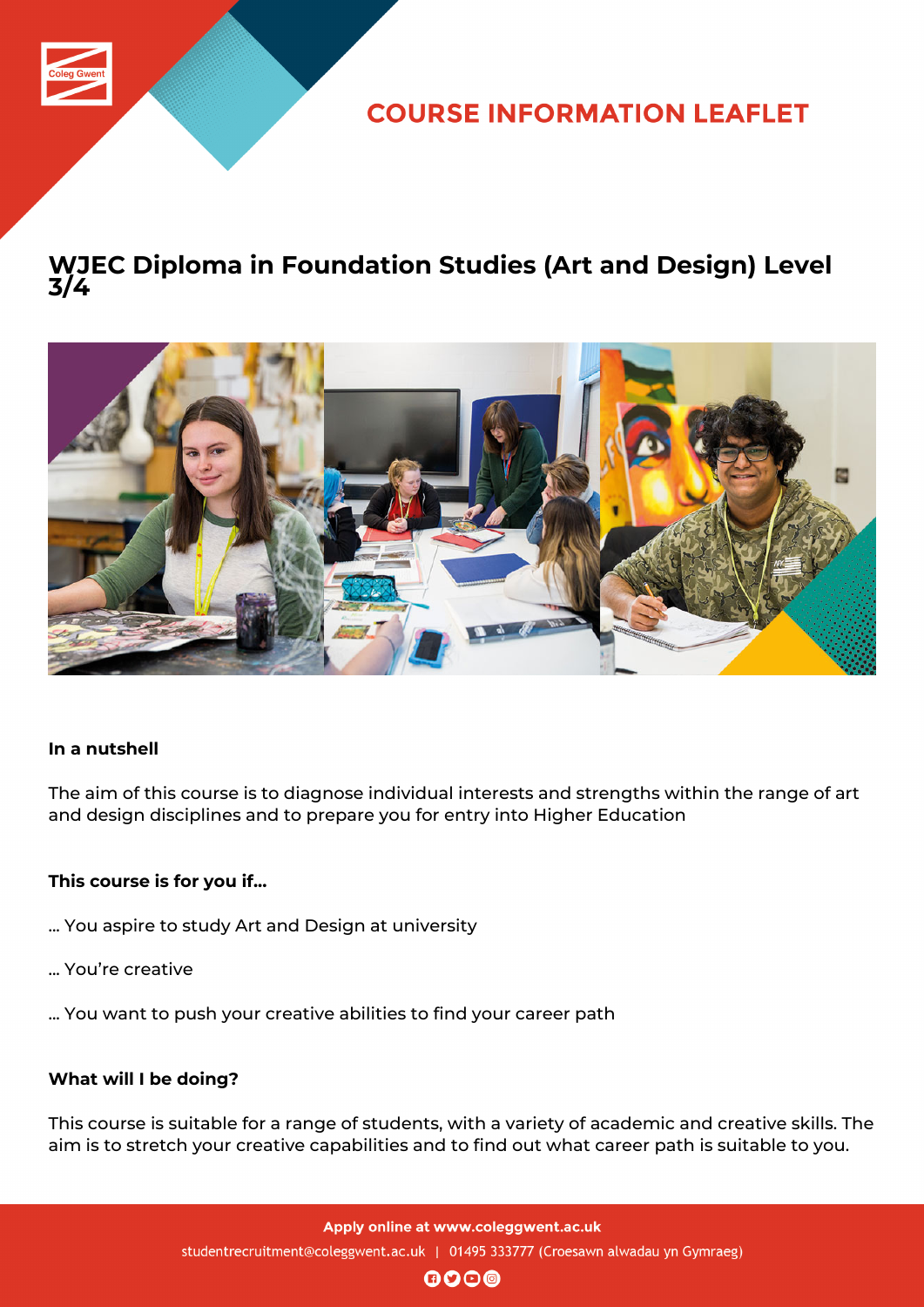

# **COURSE INFORMATION LEAFLET**

You'll also gain hands on experience of ceramics, printmaking, fashion and textiles, as well as the core – based around drawing and painting, graphics and computers, and historical and contextual studies. You'll then develop in your chosen direction. You'll be given careful guidance in preparing your portfolio in readiness for interviews.

The course is divided into 3 stages that coincide with the 3 academic terms:

- Stage 1 Exploring creative visual language in art and design
- Stage 2 Developing specialist practice and preparing for progression in art and design
- Stage 3 Planning, creating and presenting a major art and design project

This course is assessed through a range of activities, including practical and written assessments, presentations, portfolios and observation. Upon completion, you'll achieve the WJEC Diploma Foundation Studies Art and Design.

### **What is expected of me?**

To enrol, you'll normally need A levels or an equivalent Level 3 art qualification, including an art and design subject. Applications from students without formal qualifications, but with alternative experiences, are also welcomed if evidence of artistic ability can be provided at interview.

This course is multi-disciplinary and the aim is to give you a taster in various subjects within art and design, such as, fine art, contextual studies, textiles, ceramics, photography, print and graphics.

#### **What comes next?**

Higher Education courses across the full range of art, design and related subjects.

### **Additional information**

As part of the entry requirements, you'll be expected to attend a portfolio-review interview, where you'll demonstrate your suitability for the course. During the interview, you'll present your portfolio and sketchbooks to the course team. Your work should demonstrate your ability